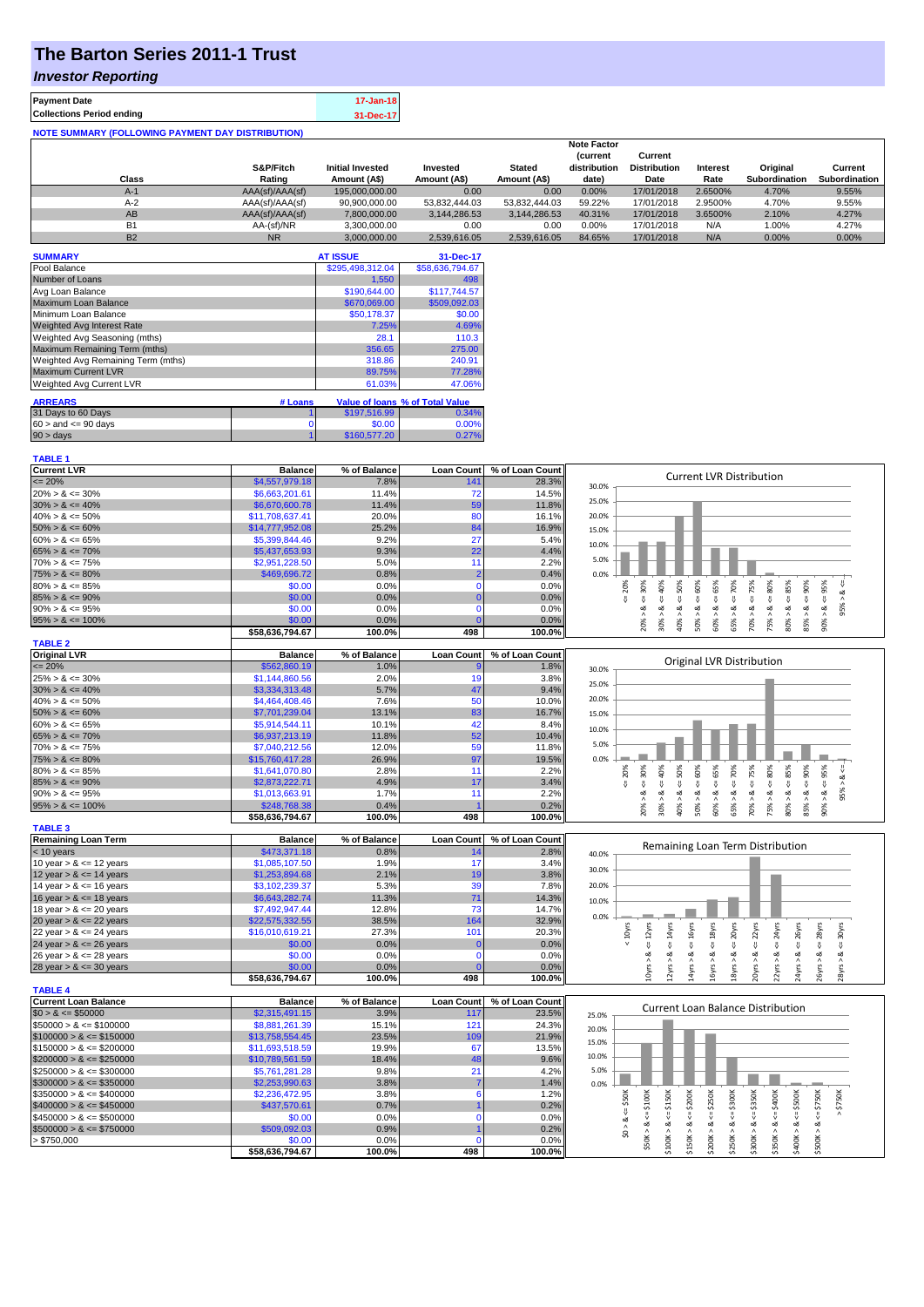# **The Barton Series 2011-1 Trust**

#### *Investor Reporting*

| <b>Payment Date</b><br><b>Collections Period ending</b><br><b>TABLE 5</b> |                                   | 17-Jan-18<br>31-Dec-17 |                      |                 |                                                                                                                                                                                         |
|---------------------------------------------------------------------------|-----------------------------------|------------------------|----------------------|-----------------|-----------------------------------------------------------------------------------------------------------------------------------------------------------------------------------------|
| <b>Loan Seasoning</b>                                                     | <b>Balance</b>                    | % of Balance           | <b>Loan Count</b>    | % of Loan Count |                                                                                                                                                                                         |
| $= 6$ mths                                                                | \$0.00                            | 0.0%                   |                      | 0.0%            | Loan Seasoning Distribution<br>35.0%                                                                                                                                                    |
| $> 8 \le 12$ mth                                                          | \$0.00                            | 0.0%                   | 0                    | 0.0%            | 30.0%                                                                                                                                                                                   |
| $12 > 8 \le 18$ mths                                                      | \$0.00                            | 0.0%                   | 0                    | 0.0%            | 25.0%                                                                                                                                                                                   |
| $18 > 8 \le 24$ mths                                                      | \$0.00                            | 0.0%                   | $\Omega$             | 0.0%            | 20.0%                                                                                                                                                                                   |
| $2 > 8 \le 3$ years                                                       | \$0.00                            | 0.0%                   |                      | 0.0%            | 15.0%                                                                                                                                                                                   |
| $3 > 8 \le 4$ years                                                       | \$0.00                            | 0.0%                   | 0                    | 0.0%            | 10.0%                                                                                                                                                                                   |
| $4 > 8 \le 5$ years<br>$5 > 8 \le 6$ years                                | \$0.00<br>\$0.00                  | 0.0%<br>0.0%           | $\Omega$             | 0.0%<br>0.0%    | 5.0%                                                                                                                                                                                    |
| $6 > 8 \le 7$ years                                                       | \$0.00                            | 0.0%                   | $\epsilon$           | 0.0%            | 0.0%                                                                                                                                                                                    |
| $7 > 8 \le 8$ years                                                       | \$17,906,324.98                   | 30.5%                  | 118                  | 23.7%           | 6 mths<br>mths                                                                                                                                                                          |
| $8 > 8 \le 9$ years                                                       | \$18,772,903.67                   | 32.0%                  | 133                  | 26.7%           | $\leq$ 8 years<br>$k = 12$ mth<br>& $\lt = 4$ years<br><= 10 years<br>$\overline{24}$                                                                                                   |
| $9 > 8 \le 10$ years                                                      | \$6,825,117.52                    | 11.6%                  | 72                   | 14.5%           | V<br>œ<br>∞                                                                                                                                                                             |
| > 10 years                                                                | \$15,132,448.50                   | 25.8%                  | 175                  | 35.1%           | $12 > 8$ <= 18 mths<br>$6 > 8$ <= 7 years<br>$8 > 8 < = 9$ years<br>$2 > 8$ <= 3 years<br>$4 > 8$ <= 5 years<br>$5 > 8 < 6$ years<br>$18 > 8$<br>ಷ<br>۸<br>$\hat{ }$<br>÷,<br>$\hat{5}$ |
|                                                                           | \$58,636,794.67                   | 100.0%                 | 498                  | 100.0%          |                                                                                                                                                                                         |
| <b>TABLE 6</b>                                                            |                                   |                        |                      |                 |                                                                                                                                                                                         |
| Postcode Concentration (top 10 by value)                                  | <b>Balance</b>                    | % of Balance           | <b>Loan Count</b>    | % of Loan Count | Geographic Distribution                                                                                                                                                                 |
| 5700                                                                      | \$2,044,044.63                    | 3.5%                   | 21                   | 4.2%            | 0.7%                                                                                                                                                                                    |
| 2905                                                                      | \$1,627,211.23                    | 2.8%                   | 10                   | 2.0%            | 15.6%                                                                                                                                                                                   |
| 2614                                                                      | \$1,566,821.07                    | 2.7%                   | ۶                    | 1.6%            |                                                                                                                                                                                         |
| 2617                                                                      | \$1,452,026.30                    | 2.5%                   | 7                    | 1.4%            | 5.8%                                                                                                                                                                                    |
| 5159<br>2602                                                              | \$1,265,914.10                    | 2.2%<br>2.2%           | 10<br>8              | 2.0%<br>1.6%    |                                                                                                                                                                                         |
| 5162                                                                      | \$1,261,655.57                    | 2.1%                   | 12                   | 2.4%            | 53.1%                                                                                                                                                                                   |
| 2620                                                                      | \$1,206,207.59<br>\$1,114,029.79  | 1.9%                   | 8                    | 1.6%            |                                                                                                                                                                                         |
| 2615                                                                      | \$1,097,011.51                    | 1.9%                   | 10                   | 2.0%            |                                                                                                                                                                                         |
| 6210                                                                      | \$1,016,204.61                    | 1.7%                   | 10                   | 2.0%            | 24.8%                                                                                                                                                                                   |
|                                                                           |                                   |                        |                      |                 |                                                                                                                                                                                         |
| <b>TABLE 7</b>                                                            |                                   |                        |                      |                 | SA ACT INSW WA Other                                                                                                                                                                    |
| <b>Geographic Distribution</b>                                            | <b>Balance</b>                    | % of Balance           | <b>Loan Count</b>    | % of Loan Count |                                                                                                                                                                                         |
| <b>Australian Capital Territory</b>                                       | \$14,529,485.44                   | 24.8%                  | 95                   | 19.1%           |                                                                                                                                                                                         |
| New South Wales                                                           | \$3,402,962.65                    | 5.8%                   | 25                   | 5.0%            |                                                                                                                                                                                         |
| Northern Territory                                                        | \$0.00<br>\$0.00                  | 0.0%<br>0.0%           | $\bf{0}$<br>$\Omega$ | 0.0%<br>0.0%    | Metro / Non-Metro / Inner City Distribution                                                                                                                                             |
| Queensland<br>South Australia                                             | \$31,108,204.17                   | 53.1%                  | 305                  | 61.2%           | 15.4%                                                                                                                                                                                   |
| Tasmania                                                                  | \$0.00                            | 0.0%                   | $\mathbf 0$          | 0.0%            |                                                                                                                                                                                         |
| Victoria                                                                  | \$426,696.63                      | 0.7%                   | 5                    | 1.0%            |                                                                                                                                                                                         |
| Western Australia                                                         | \$9,169,445.78                    | 15.6%                  | 68                   | 13.7%           |                                                                                                                                                                                         |
|                                                                           | \$58,636,794.67                   | 100.0%                 | 498                  | 100.0%          |                                                                                                                                                                                         |
| <b>TABLE 8</b>                                                            |                                   |                        |                      |                 |                                                                                                                                                                                         |
| Metro/Non-Metro/Inner-City                                                | <b>Balance</b>                    | % of Balance           | <b>Loan Count</b>    | % of Loan Count |                                                                                                                                                                                         |
| Metro                                                                     | \$49,193,478.11                   | 83.9%                  | 410                  | 82.3%           | 83.9%                                                                                                                                                                                   |
| Non-metro                                                                 | \$9,038,601.28                    | 15.4%                  | 85                   | 17.1%           |                                                                                                                                                                                         |
| Inner city                                                                | \$404,715.28                      | 0.7%                   |                      | 0.6%            | $M$ Metro<br>Non-metro<br>Inner city                                                                                                                                                    |
|                                                                           | \$58,636,794.67                   | 100.0%                 | 498                  | 100.0%          |                                                                                                                                                                                         |
| <b>TABLE 9</b>                                                            |                                   |                        |                      |                 |                                                                                                                                                                                         |
| <b>Property Type</b>                                                      | <b>Balance</b>                    | % of Balance           | Loan Count           | % of Loan Count | <b>Occupancy Type Distribution</b>                                                                                                                                                      |
| <b>Residential House</b><br><b>Residential Unit</b>                       | \$54,215,266.07<br>\$4,421,528.60 | 92.5%<br>7.5%          | 457<br>41            | 91.8%           | 4.9%                                                                                                                                                                                    |
| Rural                                                                     | \$0.00                            | 0.0%                   | 0                    | 8.2%<br>0.0%    |                                                                                                                                                                                         |
| Semi-Rural                                                                | \$0.00                            | 0.0%                   | 0                    | 0.0%            |                                                                                                                                                                                         |
|                                                                           | \$58,636,794.67                   | 100.0%                 | 498                  | 100.0%          |                                                                                                                                                                                         |
| <b>TABLE 10</b>                                                           |                                   |                        |                      |                 |                                                                                                                                                                                         |
| <b>Occupancy Type</b>                                                     | <b>Balance</b>                    | % of Balance           | <b>Loan Count</b>    | % of Loan Count |                                                                                                                                                                                         |
| Owner Occupied                                                            | \$55,740,129.61                   | 95.1%                  | 470                  | 94.4%           |                                                                                                                                                                                         |
| Investment                                                                | \$2,896,665.06                    | 4.9%                   | 28                   | 5.6%            |                                                                                                                                                                                         |
|                                                                           | \$58,636,794.67                   | 100.0%                 | 498                  | 100.0%          |                                                                                                                                                                                         |
| <b>TABLE 11</b>                                                           |                                   |                        |                      |                 | 95.1%                                                                                                                                                                                   |
| <b>Employment Type Distribution</b>                                       | <b>Balance</b>                    | % of Balance           | <b>Loan Count</b>    | % of Loan Count | Owner Occupied<br>Investment                                                                                                                                                            |
| Contractor                                                                | \$664,277.40                      | 1.1%                   |                      | 1.4%            |                                                                                                                                                                                         |
| Pay-as-you-earn employee (casual)                                         | \$1,355,049.86                    | 2.3%                   | 11                   | 2.2%            | <b>LMI Provider Distribution</b>                                                                                                                                                        |
| Pay-as-you-earn employee (full time)                                      | \$46,638,715.00                   | 79.5%                  | 381                  | 76.5%           |                                                                                                                                                                                         |
| Pay-as-you-earn employee (part time)                                      | \$4,625,873.54                    | 7.9%<br>3.3%           | 45                   | 9.0%            | 6.0%                                                                                                                                                                                    |
| Self employed<br>No data                                                  | \$1,950,676.41<br>\$3,402,202.46  | 5.8%                   | 17<br>37             | 3.4%<br>7.4%    |                                                                                                                                                                                         |
|                                                                           | \$58,636,794.67                   | 100.0%                 | 498                  | 100.0%          |                                                                                                                                                                                         |
| <b>TABLE 12</b>                                                           |                                   |                        |                      |                 |                                                                                                                                                                                         |
| <b>LMI Provider</b>                                                       | <b>Balance</b>                    | % of Balance           | <b>Loan Count</b>    | % of Loan Count |                                                                                                                                                                                         |
| QBE                                                                       | \$55,118,810.11                   | 94.0%                  | 479                  | 96.2%           |                                                                                                                                                                                         |
| Genworth                                                                  | \$3,517,984.56                    | 6.0%                   | 19                   | 3.8%            |                                                                                                                                                                                         |
|                                                                           | \$58,636,794.67                   | 100.0%                 | 498                  | 100.0%          |                                                                                                                                                                                         |
| <b>TABLE 13</b>                                                           |                                   |                        |                      |                 | 94.0%                                                                                                                                                                                   |
| <b>Arrears</b>                                                            | <b>Balance</b>                    | % of Balance           | <b>Loan Count</b>    | % of Loan Count | $\blacksquare$ QBE<br>Genworth                                                                                                                                                          |
| $= 0$ days                                                                | \$56,225,432.45                   | 95.9%                  | 482                  | 96.8%           |                                                                                                                                                                                         |
| $0 >$ and $\leq 30$ days                                                  | \$2,053,268.03                    | 3.5%                   | 14                   | 2.8%            |                                                                                                                                                                                         |
| $30 >$ and $\leq 60$ days                                                 | \$197,516.99                      | 0.3%                   |                      | 0.2%            | Interest Rate Type Distribution                                                                                                                                                         |
| $60 >$ and $\leq 90$ days                                                 | \$0.00                            | 0.0%                   | 0                    | 0.0%            | 20.4%                                                                                                                                                                                   |
| $90 > \text{days}$                                                        | \$160,577.20                      | 0.3%                   |                      | 0.2%            |                                                                                                                                                                                         |
| <b>TABLE 14</b>                                                           | \$58,636,794.67                   | 100.0%                 | 498                  | 100.0%          |                                                                                                                                                                                         |
| <b>Interest Rate Type</b>                                                 | <b>Balance</b>                    | % of Balance           | Loan Count           | % of Loan Count |                                                                                                                                                                                         |
| Variable                                                                  | \$46,694,169.30                   | 79.6%                  | 404                  | 81.1%           |                                                                                                                                                                                         |
| Fixed                                                                     | \$11,942,625.37                   | 20.4%                  | 94                   | 18.9%           |                                                                                                                                                                                         |
|                                                                           | \$58,636,794.67                   | 100.0%                 | 498                  | 100.0%          |                                                                                                                                                                                         |
| <b>TABLE 15</b>                                                           |                                   |                        |                      |                 | 79.6%                                                                                                                                                                                   |
| <b>Weighted Ave Interest Rate</b>                                         | <b>Balance</b>                    | <b>Loan Count</b>      |                      |                 | ■ Variable<br>Fixed                                                                                                                                                                     |
| <b>Fixed Interest Rate</b>                                                | 4.36%                             | 94                     |                      |                 |                                                                                                                                                                                         |